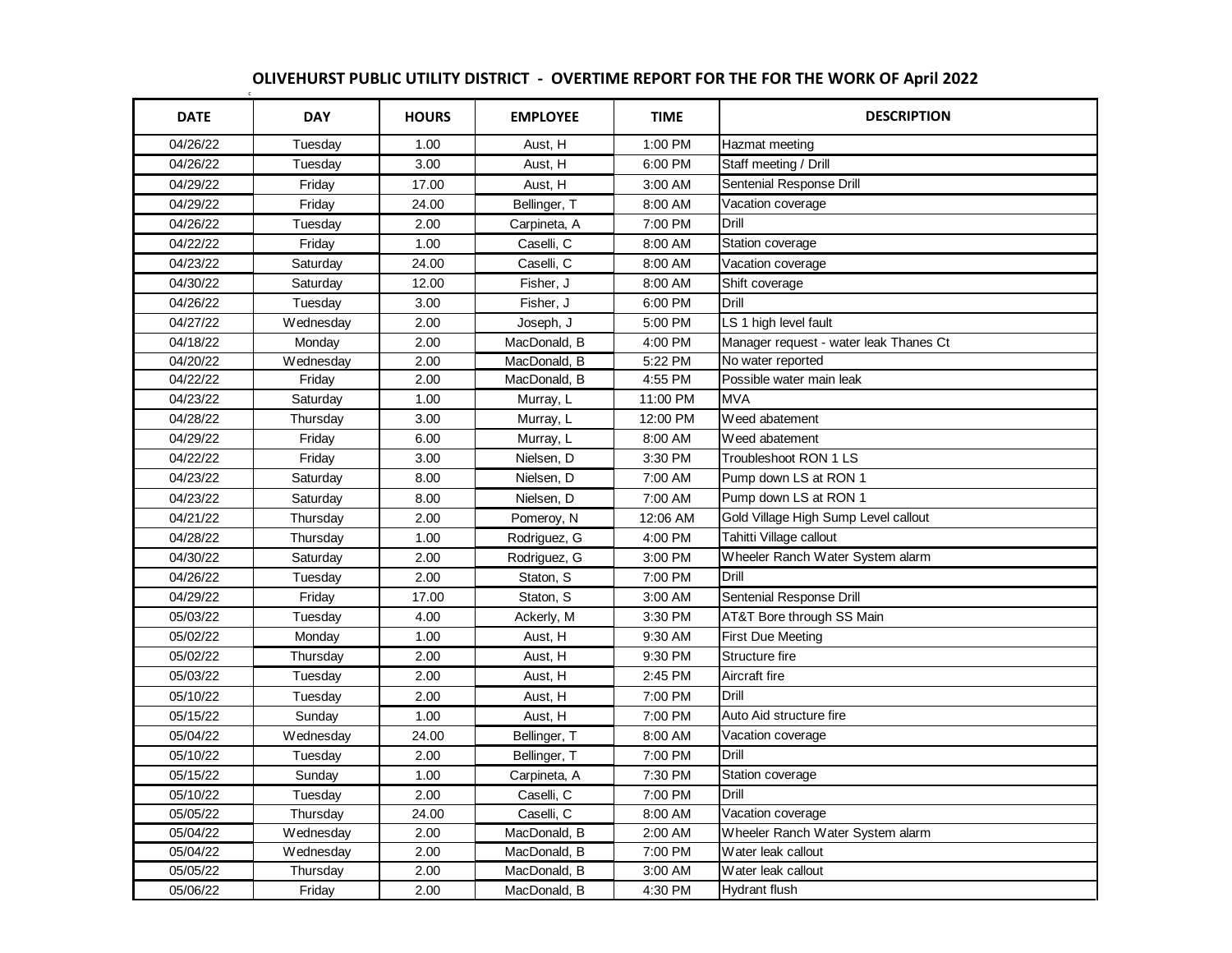| 05/07/22 | Saturday  | 2.00  | MacDonald, B | 11:00 AM | Water leak callout                       |
|----------|-----------|-------|--------------|----------|------------------------------------------|
| 05/10/22 | Tuesday   | 2.00  | Chubb, C     | 8:00 AM  | Station coverage                         |
| 05/10/22 | Tuesday   | 2.00  | Chubb, C     | 7:00 PM  | Drill                                    |
| 05/02/22 | Monday    | 7.00  | Fisher, J    | 12:00 AM | Fire call out                            |
| 05/13/22 | Friday    | 1.00  | Fisher, J    | 9:30 PM  | <b>MVA</b>                               |
| 05/02/22 | Monday    | 5.00  | Joseph, J    | 3:30 PM  | AT&T Bore through SS Main                |
| 05/10/22 | Tuesday   | 0.50  | MacDonald, B | 12:40 PM | Turn off                                 |
| 05/10/22 | Tuesday   | 2.00  | MacDonald, B | 4:00 PM  | Turn on                                  |
| 05/11/22 | Wednesday | 2.00  | MacDonald, B | 7:49 PM  | Turn off                                 |
| 05/14/22 | Saturday  | 2.00  | MacDonald, B | 6:00 AM  | Customer callout                         |
| 05/14/22 | Saturday  | 2.00  | MacDonald, B | 11:10 AM | Turn on                                  |
| 05/15/22 | Sunday    | 2.00  | MacDonald, B | 3:51 AM  | Wheeler Ranch Water System alarm         |
| 05/15/22 | Sunday    | 2.00  | MacDonald, B | 8:54 PM  | Plugged sewer                            |
| 05/02/22 | Monday    | 1.00  | MacDonald, B | 4:00 PM  | Finishing finals                         |
| 05/03/22 | Tuesday   | 1.00  | MacDonald, B | 4:00 PM  | Finishing finals                         |
| 05/06/22 | Friday    | 1.00  | MacDonald, B | 4:00 PM  | Finishing finals                         |
| 05/02/22 | Monday    | 1.00  | McClure, J   | 4:00 PM  | Plugged sewer                            |
| 05/11/22 | Wednesday | 1.00  | Menchaca, L  | 4:00 PM  | Manager request                          |
| 05/05/22 | Thursday  | 2.00  | Murray, L    | 10:20 AM | Fire & MVA                               |
| 05/10/22 | Tuesday   | 3.00  | Murray, L    | 6:00 PM  | Meeting & Drill                          |
| 05/13/22 | Friday    | 1.00  | Murray, L    | 9:30 PM  | <b>MVA</b>                               |
| 05/14/22 | Saturday  | 1.00  | Murray, L    | 5:00 AM  | Grass fire                               |
| 05/14/22 | Saturday  | 6.00  | Nielsen, D   | 6:00 AM  | Developer inspections                    |
| 05/02/22 | Monday    | 5.00  | Nielsen, D   | 3:30 PM  | AT&T Bore through SS Main                |
| 05/03/22 | Tuesday   | 4.00  | Nielsen, D   | 3:30 PM  | AT&T Bore through SS Main                |
| 05/04/22 | Wednesday | 1.00  | Nielsen, D   | 3:30 PM  | Maplehurst callout                       |
| 05/02/22 | Monday    | 5.00  | Phillips, J  | 3:30 PM  | AT&T Bore through SS Main                |
| 05/03/22 | Tuesday   | 4.00  | Phillips, J  | 3:30 PM  | AT&T Bore through SS Main                |
| 05/10/22 | Tuesday   | 1.00  | Pomeroy, N   | 6:08 PM  | Gold Village High Sump Level callout     |
| 05/10/22 | Tuesday   | 1.00  | Pomeroy, N   | 11:05 PM | Gold Village High Aeration Level callout |
| 05/08/22 | Sunday    | 24.00 | Staton, S    | 8:00 AM  | Vacation coverage                        |
| 05/10/22 | Tuesday   | 2.00  | Staton, S    | 7:00 PM  | Drill                                    |
| 05/10/22 | Tuesday   | 1.00  | Teal, L      | 11:00 PM | Gold Village High Aeration Level callout |

Total: 318.50

| <b>DATE</b> | <b>DAY</b> | <b>HOURS</b> | <b>EMPLOYEE</b> | <b>TIME</b> | <b>DESCRIPTION</b>                       |
|-------------|------------|--------------|-----------------|-------------|------------------------------------------|
| 04/29/22    | Fridav     | 2.00         | Joseph, J       | $3:30$ PM   | Plant water leak                         |
| 05/02/22    | Mondav     | 5.00         | Ackerly, M      | 3:30 PM     | AT&T Bore through SS Main                |
| 05/13/22    | Fridav     | 3.00         | Joseph, J       | 7:00 PM     | High wetwell @ LS 16                     |
| 05/03/22    | Tuesdav    | 4.00         | Joseph, J       | 3:30 PM     | AT&T Bore through SS Main                |
| 05/04/22    | Wednesday  | .00          | Joseph, J       | 3:30 PM     | Maplehurst callout                       |
| 05/03/22    | Tuesdav    | .75          | Ritchie. B      | 4:00 PM     | <b>Fire and Parks Committee Meetings</b> |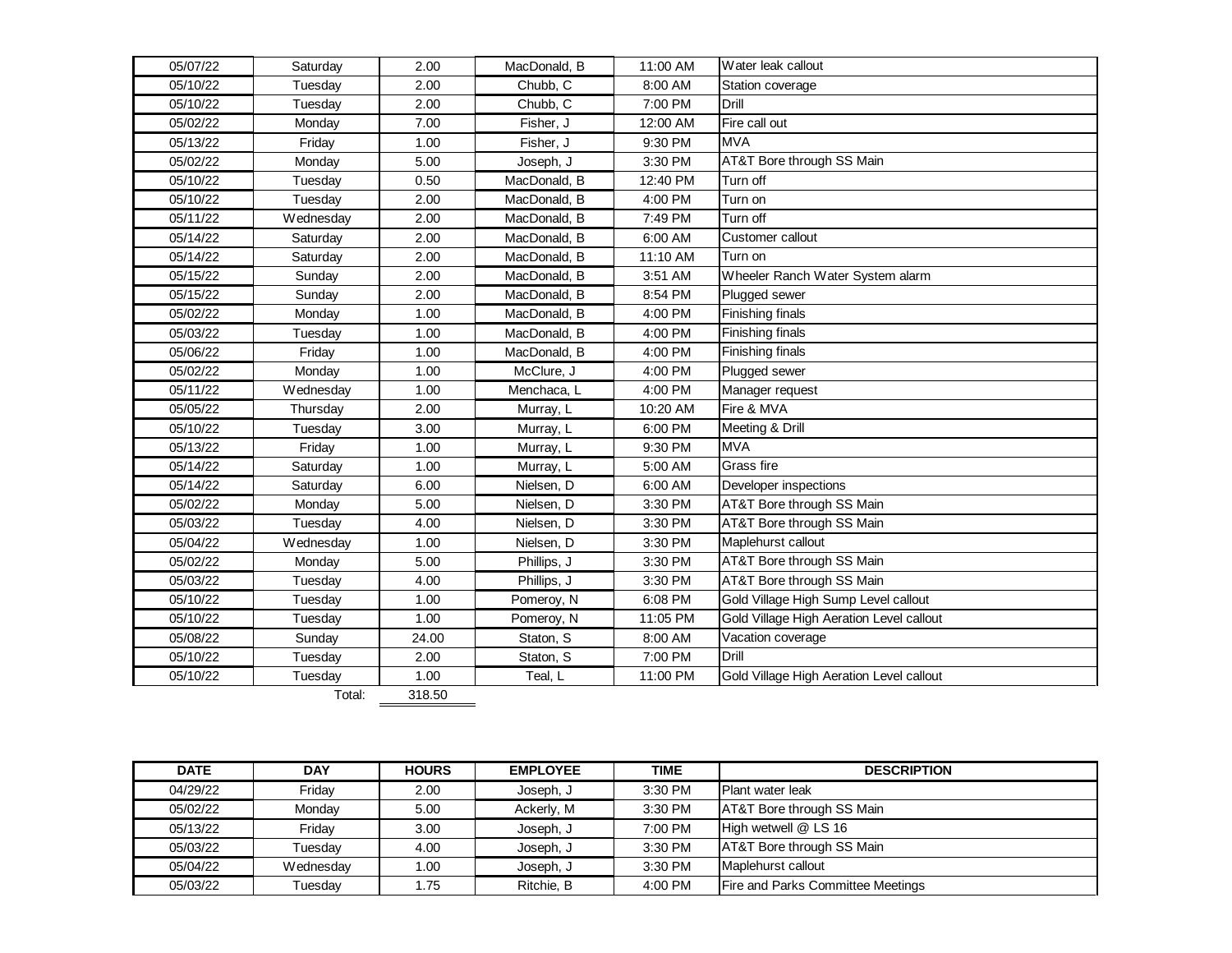| 05/04/22 | Wednesday | 1.25 | Ritchie, B   | 5:30 PM | Water and Waterwater Committee Meeting |
|----------|-----------|------|--------------|---------|----------------------------------------|
| 05/03/22 | Tuesday   | 1.00 | Velazquez, J | 5:00 PM | Parks Committee Meeting                |
|          | Saturday  |      |              |         |                                        |
|          | Saturday  |      |              |         |                                        |
|          | Saturday  |      |              |         |                                        |
|          | Saturday  |      |              |         |                                        |
|          | Saturday  |      |              |         |                                        |
|          | Saturday  |      |              |         |                                        |
|          | Saturday  |      |              |         |                                        |

Total: 19.00